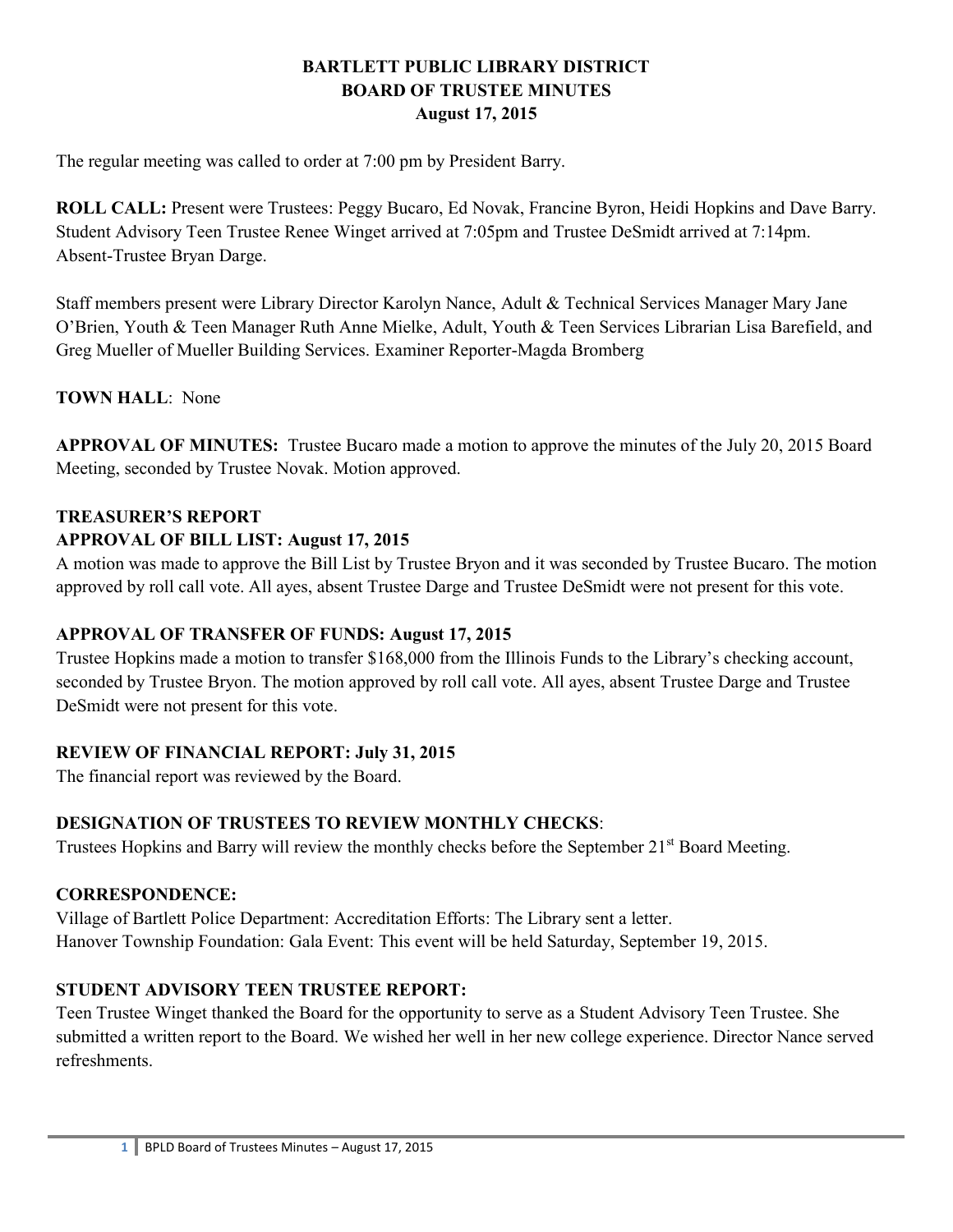## **REPORTS, RAILS REPORT, QUESTIONS AND ANSWERS: President and Trustees:**

Board President Barry reported that RAILS is operating on their old budget. He said that their pension fund is fully funded.

### **ACTION ITEMS:**

## **2015-2016 Revised Working Budget:**

Karolyn reported that she added Cash On Hand to the working budget and expenditures for renovation will come from Cash On Hand. Trustee Hopkins made the motion to accept the revised Working Budget and Trustee Novak seconded the motion. Roll call vote. All ayes, absent Trustee Darge.

### **Approval of Tentative Budget and Appropriation Ordinance (Ordinance 2015-3):**

Trustee Bucaro made the motion to approve and seconded by Trustee Novak. Roll call vote. All ayes, absent Trustee Darge.

# **Establish Date and Time on Public Hearing Concerning Tentative Budget and Appropriation (Ordinance 2015-3):**

The Public Hearing will be at 7:00 p.m. on Monday, September 21, 2015. Trustee Bryon made the motion and Trustee Hopkins seconded it. Roll call vote. All ayes, absent Trustee Darge.

### **Approval of Chief Fiscal Officers Statement of Estimated Revenues:**

Trustee Novak made the motion and Trustee Bryon seconded it. Roll call vote. All ayes, absent Trustee Darge.

# **Approval of American Chartered Bank – Library Bank Account:**

Move Library Bank Account from BMO Harris to American Chartered Bank. Trustee Bucaro made the motion and Trustee Hopkins seconded it. Roll call vote. All ayes, absent Trustee Darge.

# **Approval of Annual Report to the State Library:**

Trustee Hopkins made the motion, seconded by Trustee Novak to approve the report. All ayes, absent Trustee Darge.

# **Approval of Illinois Illinet Interlibrary Loan and Reciprocal Borrowing Survey:**

Trustee Barry asked Director Nance to explain the difference between Interlibrary Loans and Reciprocal Borrowers. Trustee Hopkins made the motion, seconded by Trustee Novak to approve the survey. All ayes, absent Trustee Darge.

#### **Set Date and Time of Presentation by Auditor:**

Board of Trustees meeting on Monday, October 19, 2015 at 6:30 p.m. for the Truth in Taxation and the Auditor's Report.

#### **Photographers:**

Director Nance reported to the Board that she researched four photography companies listed in the Bartlett Chamber of Commerce. Trustee Byron made the motion and Trustee Hopkins seconded the motion to select Angel Michelle Photography at the cost of \$75 per photograph. Roll call vote. All ayes, absent Trustee Darge. The Board requested to see samples of this company's work of their indoor and outdoor shots.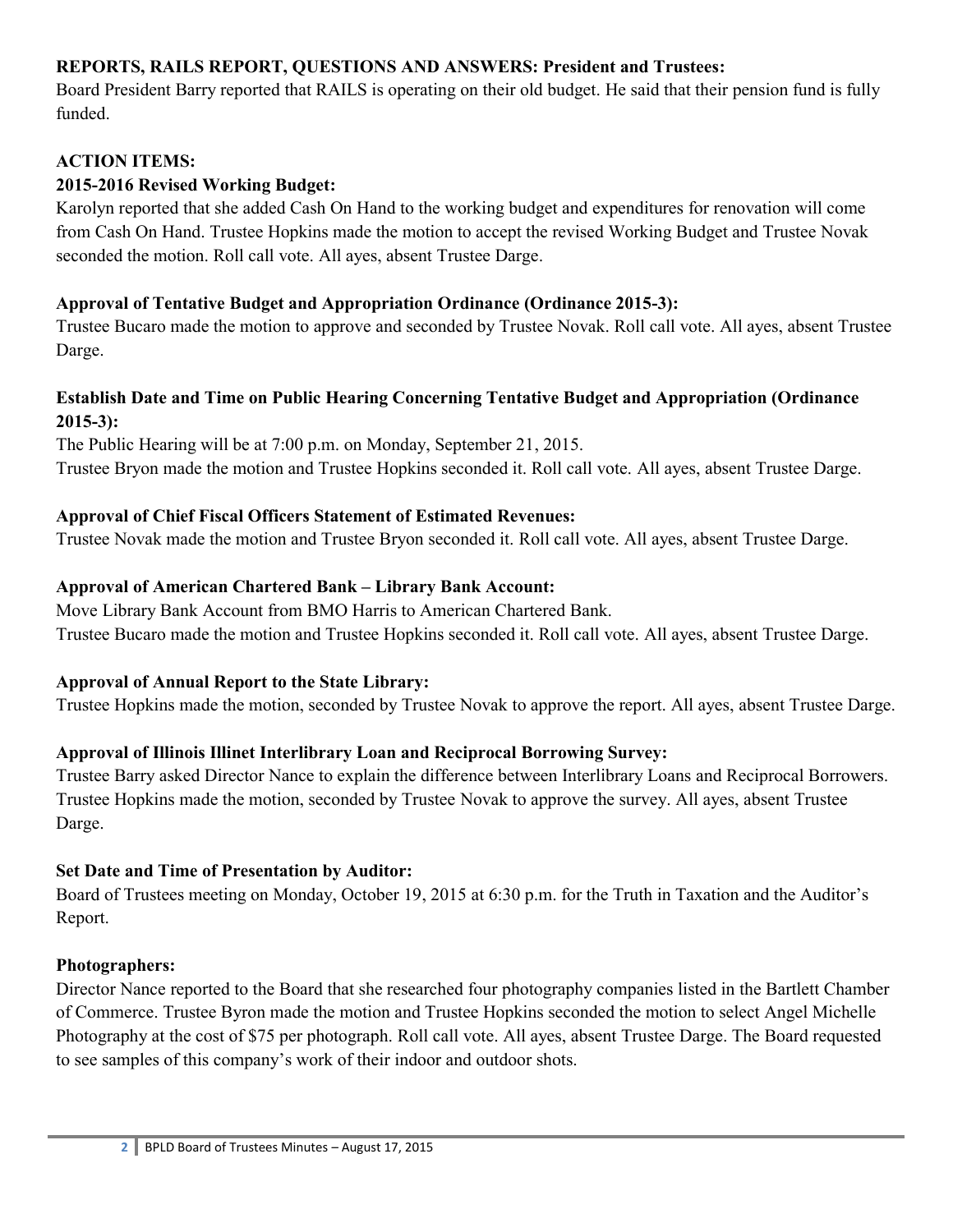### **Carpet Alternate Approval:**

Greg Mueller of Mueller Building Services reported that the alternate carpet will cost \$28,788. This expense will not be part of the Contigency Fund. It will come from the Special Reserve Fund. Trustee Hopkins made the motion and Trustee Bucaro seconded to approve the additional carpet. Roll call vote. All ayes, absent Trustee Darge.

## **Approval of Snow and Ice Management Contract:**

Greg Mueller of Mueller Building Services hared his recommendation to change the contract with our current company to be a pay per plow. This issue was discussed and tabled in order to get more quotes from this company regarding a higher cap and extending the plowing period to six months. Another idea was proposed to consider an intergovernmental agreement with the Bartlett Park District to have them plow our parking lot. Director Nance will investigate this idea.

### **Plat of Survey Approval:**

Director Nance received two requests for proposals from Mackie Consultants and Compass Surveying and recommended to the Board to go with Mackie Consultants for the whole property for the amount of \$4,500. Trustee Byron made the motion and Trustee DeSmidt seconded to approve Mackie Consultants for the whole property. Roll call vote. All ayes, absent Trustee Darge.

### **Seal Coat Paving Approval:**

Greg Mueller of Mueller Building Services, shared information regarding the cost to repair the parking lot and seal coat the lot. Mr. Mueller presented the quote from JSI Limited for \$17,876. Trustee Bucaro made the motion and Trustee Hopkins seconded the motion to select JSI Limited for \$17,876. Roll call vote. All ayes, absent Trustee Darge.

# **DISCUSSION ITEMS:**

# **Renovation / Facility Update:**

Director Nance reported that no hazardous material was found in the new Administration area under construction. There are \$3,675 in change orders for various renovations.

#### **TIF Joint Review Board Meeting:**

Director Nance and Trustee Barry will attend the meeting on August 19, 2015 at 1:00 p.m. at the Bartlett Village Hall.

# **Bartlett Heritage Days (September 11, 12, & 13, 2015):**

The Library will have an information table for Library Card sign-up Month.

# **Illinois Library Association Conference (October 21 – 24, 2015):**

Trustee Day is Saturday, October 24, 2015 in Peoria. Director Nance invited Trustees to participate.

#### **Foundation Fundraiser:**

The Foundation Dine-To-Donate Fundraiser is scheduled for September 15, 2015 at Pilot Pete's. The Library's newsletter contains information regarding the Library Foundation.